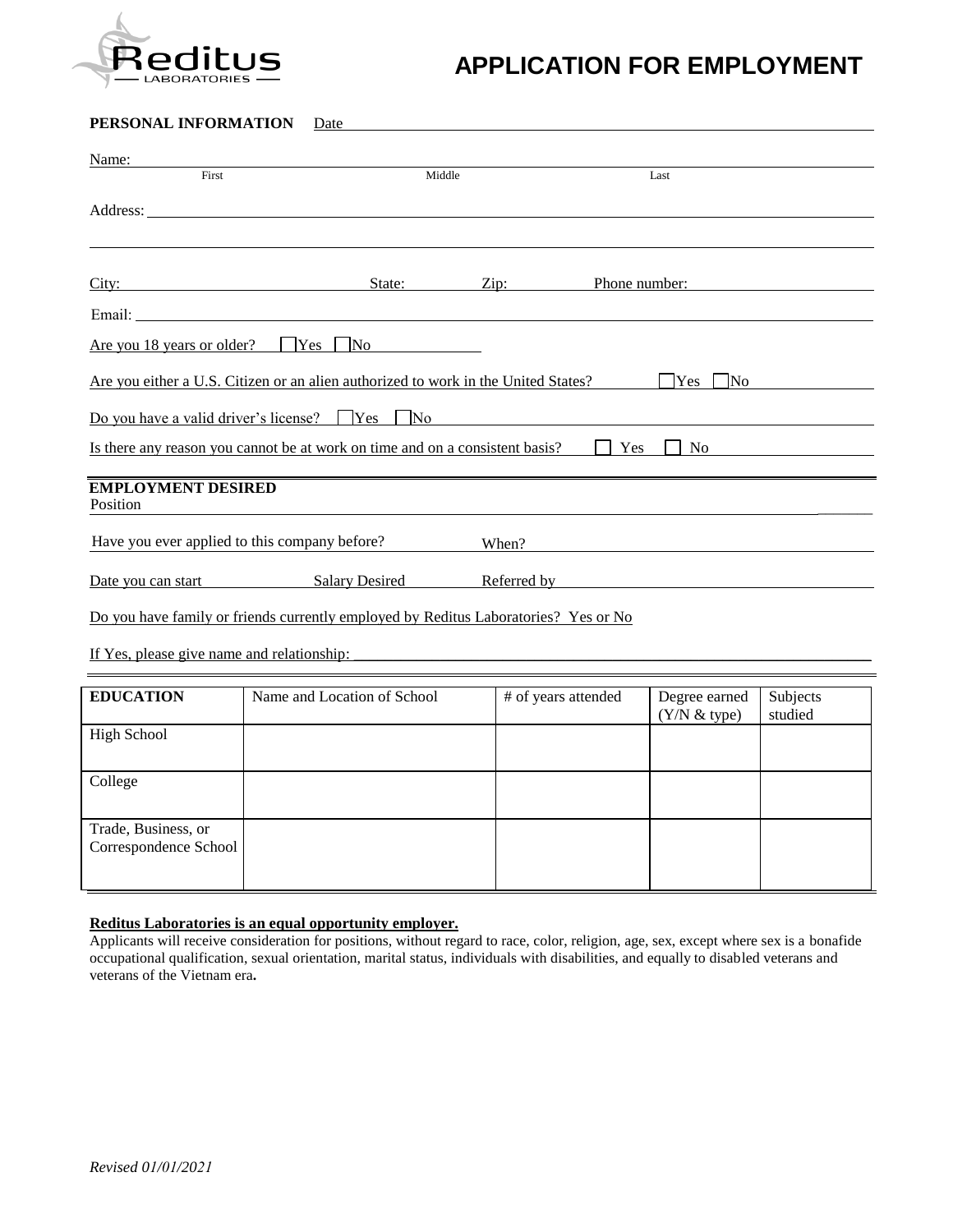#### **PREVIOUS EMPLOYMENT**

| Employer name and address:                                                                                                                     | Position title/duties:        |        | Start date:         | End date: |
|------------------------------------------------------------------------------------------------------------------------------------------------|-------------------------------|--------|---------------------|-----------|
| Company Name                                                                                                                                   |                               |        | Reason for leaving: |           |
| Address                                                                                                                                        |                               |        |                     |           |
| City/State Zip                                                                                                                                 |                               |        |                     |           |
|                                                                                                                                                | Supervisor:                   | Phone: |                     |           |
| Additional Info                                                                                                                                | May we contact this employer: |        |                     |           |
|                                                                                                                                                |                               |        |                     |           |
| Employer name and address:                                                                                                                     | Position title/duties:        |        | Start date:         | End date: |
| Company Name                                                                                                                                   |                               |        | Reason for leaving: |           |
| Address                                                                                                                                        |                               |        |                     |           |
| City/State Zip                                                                                                                                 |                               |        |                     |           |
|                                                                                                                                                | Supervisor:                   | Phone: |                     |           |
| Additional Info                                                                                                                                | May we contact this employer: |        |                     |           |
|                                                                                                                                                |                               |        |                     |           |
| Employer name and address:                                                                                                                     | Position title/duties:        |        | Start date:         | End date: |
| Company Name                                                                                                                                   |                               |        | Reason for leaving: |           |
| Address                                                                                                                                        |                               |        |                     |           |
| City/State Zip                                                                                                                                 |                               |        |                     |           |
|                                                                                                                                                | Supervisor:                   | Phone: |                     |           |
| Additional Info                                                                                                                                | May we contact this employer: |        |                     |           |
| Which of these jobs did you like best?                                                                                                         |                               |        |                     |           |
| Have you ever been dismissed or forced to resign from any employment?<br>Yes<br>No If yes, identify name(s),<br>reason(s), and relevant dates: |                               |        |                     |           |

**REFERENCES:** Give the names of three persons not related to you, whom you have known at least three (3) years, from prior or current employment.

| Name | Email Address | Phone | Business & Position | <b>Years Known</b> |
|------|---------------|-------|---------------------|--------------------|
|      |               |       |                     |                    |
|      |               |       |                     |                    |
|      |               |       |                     |                    |
|      |               |       |                     |                    |
|      |               |       |                     |                    |
|      |               |       |                     |                    |